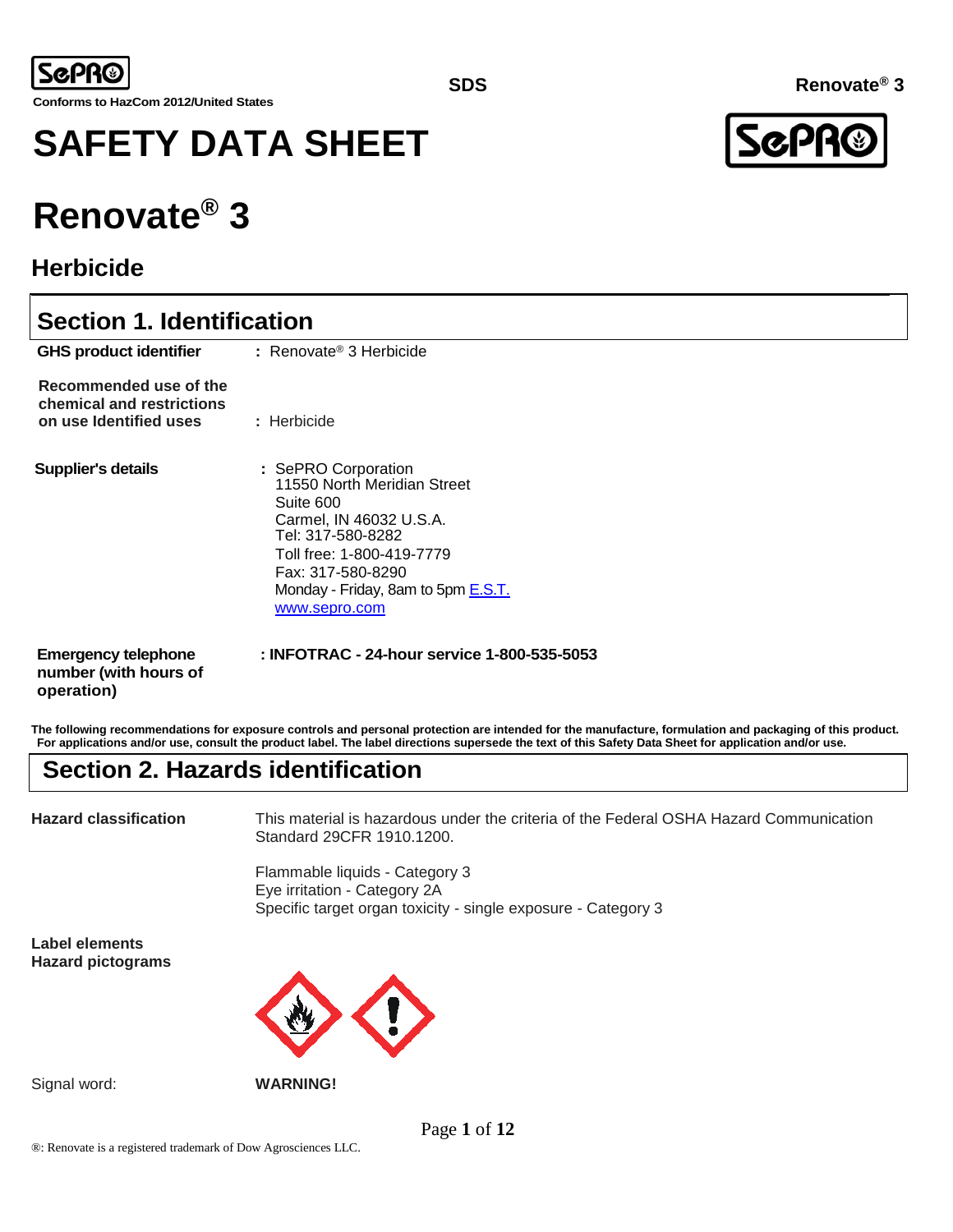|                                                                        | <b>SDS</b>                                                                                                                                                                                                                                                                                                                                                                                                                                                                                                                        | Renovate <sup>®</sup> 3 |
|------------------------------------------------------------------------|-----------------------------------------------------------------------------------------------------------------------------------------------------------------------------------------------------------------------------------------------------------------------------------------------------------------------------------------------------------------------------------------------------------------------------------------------------------------------------------------------------------------------------------|-------------------------|
| <b>Hazards</b>                                                         | Flammable liquid and vapor.<br>Causes serious eye irritation.<br>May cause respiratory irritation.                                                                                                                                                                                                                                                                                                                                                                                                                                |                         |
| <b>Precautionary statements</b><br><b>Prevention</b>                   | Keep away from heat/sparks/open flames/hot surfaces. - No smoking.<br>Keep container tightly closed.<br>Ground/bond container and receiving equipment.<br>Use explosion-proof electrical/ventilating/lighting/equipment.<br>Use only non-sparking tools.<br>Take precautionary measures against static discharge.<br>Avoid breathing dust/ fume/ gas/ mist/ vapors/ spray.<br>Wash skin thoroughly after handling.<br>Use only outdoors or in a well-ventilated area.<br>Wear protective gloves/ eye protection/ face protection. |                         |
| <b>Response</b><br>IF ON SKIN (or hair):<br>IF INHALED:<br>IF IN EYES: | Remove/ Take off immediately all contaminated clothing. Rinse skin with water/ shower.<br>Remove victim to fresh air and keep at rest in a position comfortable for breathing. Call a<br>POISON CENTER or doctor/ physician if you feel unwell.<br>Rinse cautiously with water for several minutes. Remove contact lenses, if present and easy<br>to do. Continue rinsing.<br>If eye irritation persists: Get medical advice/attention.<br>In case of fire: Use dry sand, dry chemical or alcohol-resistant foam for extinction.  |                         |
| <b>Storage</b>                                                         | Store in a well-ventilated place. Keep container tightly closed. Store in a well-ventilated place.<br>Keep cool. Store locked up.                                                                                                                                                                                                                                                                                                                                                                                                 |                         |
| <b>Disposal</b>                                                        | Dispose of contents/ container to an approved waste disposal plant.                                                                                                                                                                                                                                                                                                                                                                                                                                                               |                         |
| <b>Other hazards</b>                                                   | No data available                                                                                                                                                                                                                                                                                                                                                                                                                                                                                                                 |                         |

## **Section 3. Composition/information on ingredients**

This product is a mixture.

| Component                           | <b>CASRN</b>  | <b>Concentration</b> |
|-------------------------------------|---------------|----------------------|
| <b>Triclopyr Triethylamine Salt</b> | 57213-69      | 44.4%                |
| Triethylamine                       | 121-44-8      | $3.0\%$              |
| Alkylphenol alkoxylate              | 69029-39-6    | 1.0%                 |
| <b>Balance</b>                      | Not Available | 47.2%                |

## **Section 4. First aid measures**

#### **Description of first aid measures**

| <b>General advice:</b> | First Aid responders should pay attention to self-protection and use the recommended<br>protective clothing (chemical resistant gloves, splash protection). If potential for exposure<br>exists refer to Section 8 for specific personal protective equipment.       |
|------------------------|----------------------------------------------------------------------------------------------------------------------------------------------------------------------------------------------------------------------------------------------------------------------|
| Inhalation:            | Move person to fresh air. If person is not breathing, call an emergency responder or<br>ambulance, then give artificial respiration; if by mouth to mouth use rescuer protection (pocket<br>mask etc.). Call a poison control center or doctor for treatment advice. |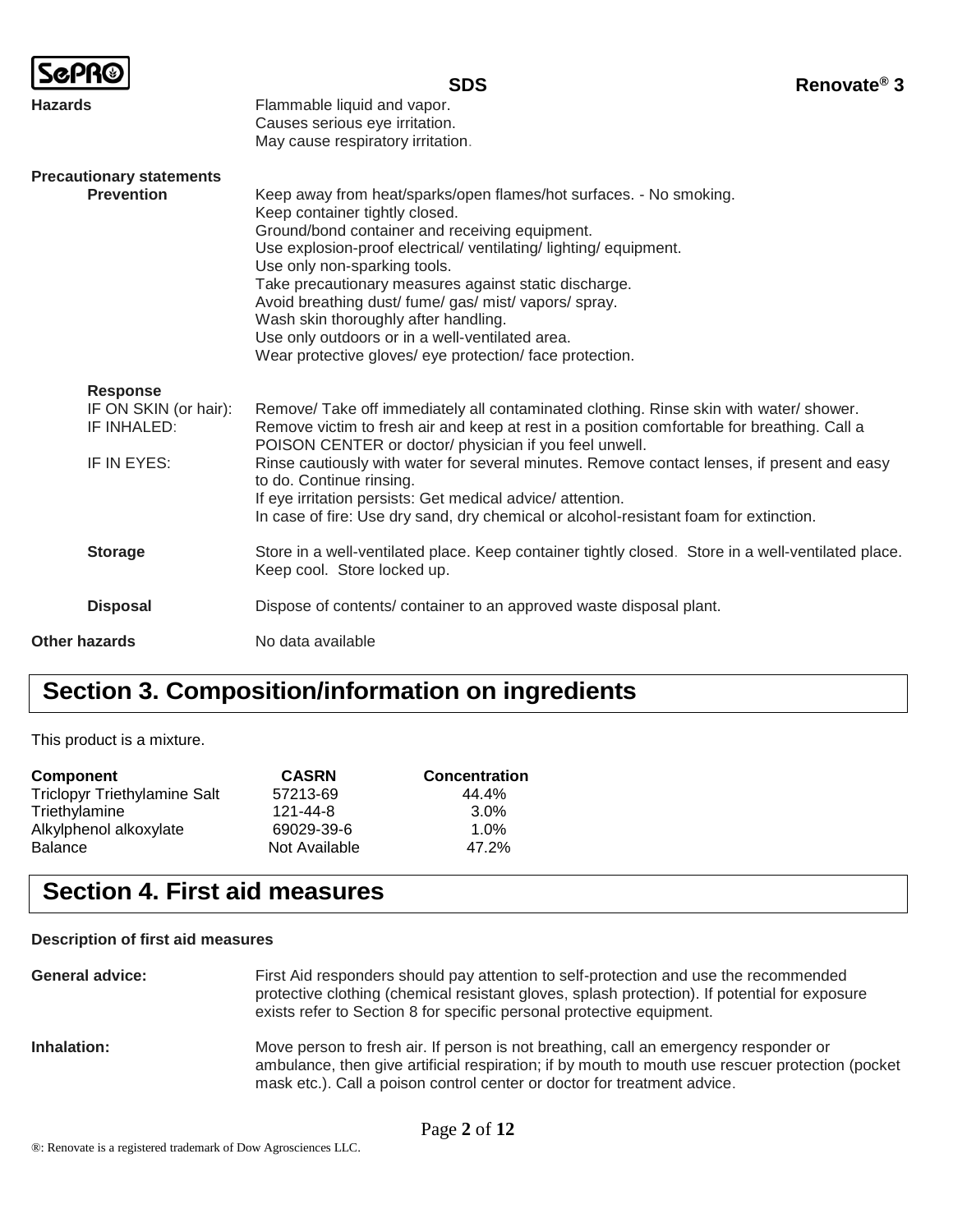|                                                                            | Renovate <sup>®</sup> 3<br><b>SDS</b>                                                                                                                                                                                                                                                                          |  |
|----------------------------------------------------------------------------|----------------------------------------------------------------------------------------------------------------------------------------------------------------------------------------------------------------------------------------------------------------------------------------------------------------|--|
| <b>Skin contact:</b>                                                       | Take off contaminated clothing. Rinse skin immediately with plenty of water for 15-20 minutes.<br>Call a poison control center or doctor for treatment advice.                                                                                                                                                 |  |
| Eye contact:                                                               | Hold eyes open and rinse slowly and gently with water for 15-20 minutes. Remove contact<br>lenses, if present, after the first 5 minutes, then continue rinsing eyes. Call a poison control<br>center or doctor for treatment advice. Suitable emergency eye wash facility should be<br>immediately available. |  |
| Ingestion:                                                                 | Call a poison control center or doctor immediately for treatment advice. Have person sip a<br>glass of water if able to swallow. Do not induce vomiting unless told to do so by the poison<br>control center or doctor. Never give anything by mouth to an unconscious person.                                 |  |
| <b>Most important symptoms</b><br>and effects, both acute and<br>delayed:  | Aside from the information found under Description of first aid measures (above) and<br>Indication of immediate medical attention and special treatment needed (below), any<br>additional important symptoms and effects are described in Section 11: Toxicology<br>Information.                               |  |
| Indication of any immediate medical attention and special treatment needed |                                                                                                                                                                                                                                                                                                                |  |
| Notes to physician:                                                        | No specific antidote. Treatment of exposure should be directed at the control of symptoms<br>and the clinical condition of the patient. Have the Safety Data Sheet, and if available, the<br>product container or label with you when calling a poison control center or doctor, or going for                  |  |

## **Section 5. Fire-fighting measures**

treatment.

|                                                       | Suitable extinguishing media: To extinguish combustible residues of this product use water fog, carbon dioxide, dry<br>chemical or foam. Dry chemical fire extinguishers. Carbon dioxide fire extinguishers. Foam.<br>Straight or direct water streams may not be effective to extinguish fire. General purpose<br>synthetic foams (including AFFF type) or protein foams are preferred if available. Alcohol<br>resistant foams (ATC type) may function. |  |
|-------------------------------------------------------|-----------------------------------------------------------------------------------------------------------------------------------------------------------------------------------------------------------------------------------------------------------------------------------------------------------------------------------------------------------------------------------------------------------------------------------------------------------|--|
| <b>Unsuitable extinguishing</b><br>media:             | no data available                                                                                                                                                                                                                                                                                                                                                                                                                                         |  |
| Special hazards arising from the substance or mixture |                                                                                                                                                                                                                                                                                                                                                                                                                                                           |  |
| <b>Hazardous combustion</b><br>products:              | Under fire conditions some components of this product may decompose. The smoke may<br>contain unidentified toxic and/or irritating compounds. Combustion products may include and<br>are not limited to: Nitrogen oxides. Hydrogen chloride. Carbon monoxide. Carbon dioxide.                                                                                                                                                                             |  |
| <b>Unusual Fire and Explosion</b><br>Hazards:         | This material will not burn until the water has evaporated. Residue can burn. May produce<br>flash fire. Vapors are heavier than air and may travel a long distance and accumulate in low<br>lying areas. Ignition and/or flash back may occur. If exposed to fire from another source and<br>water is evaporated, exposure to high temperatures may cause toxic fumes.                                                                                   |  |
| <b>Advice for firefighters</b>                        |                                                                                                                                                                                                                                                                                                                                                                                                                                                           |  |
| <b>Fire Fighting Procedures:</b>                      | Keep people away. Isolate fire and deny unnecessary entry. Stay upwind. Keep out of low<br>areas where gases (fumes) can accumulate. Eliminate ignition sources. To extinguish                                                                                                                                                                                                                                                                            |  |
| Page 3 of 12                                          |                                                                                                                                                                                                                                                                                                                                                                                                                                                           |  |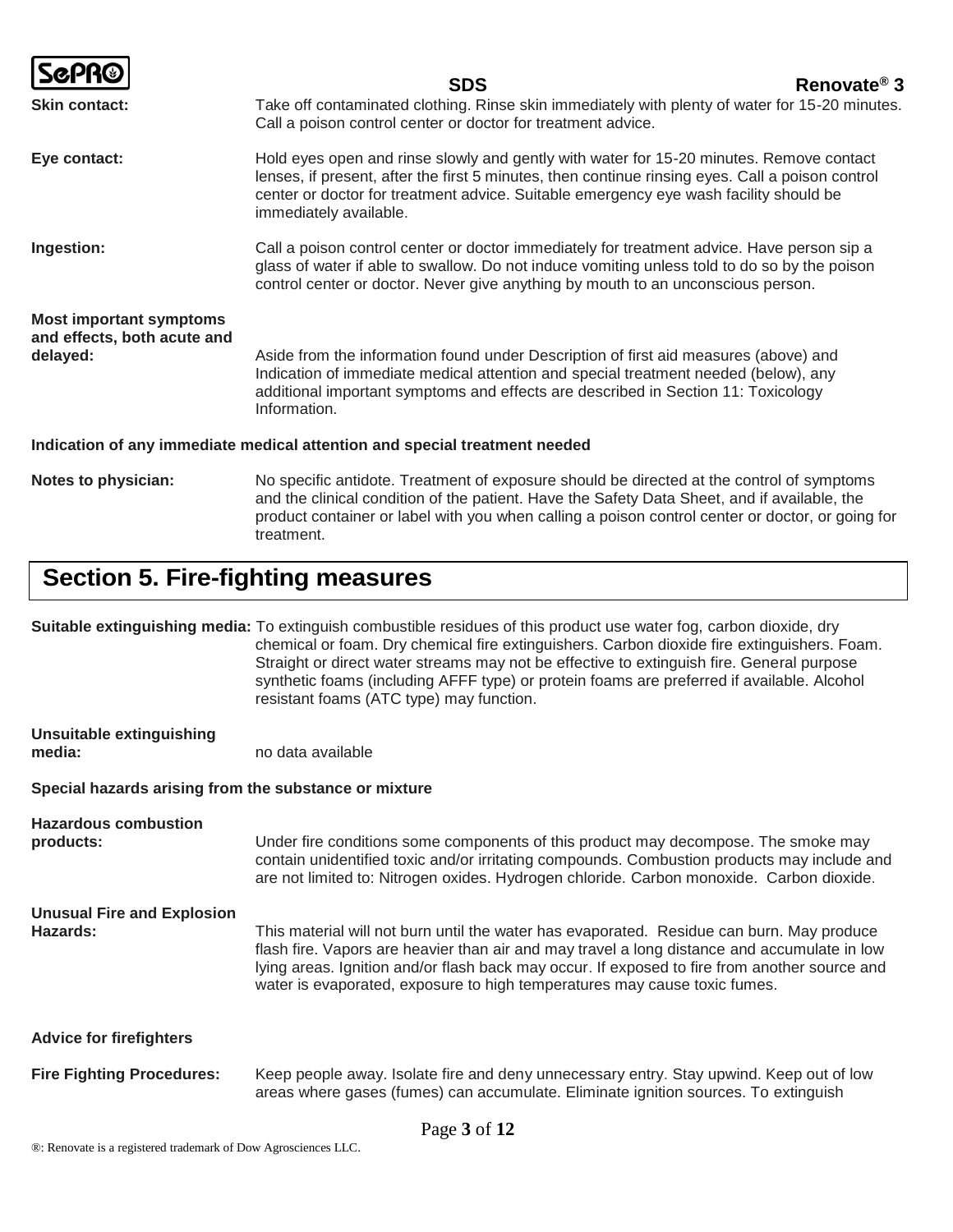

#### **SDS Renovate® 3**

combustible residues of this product use water fog, carbon dioxide, dry chemical or foam. Contain fire water run-off if possible. Fire water run-off, if not contained, may cause environmental damage. Review the "Accidental Release Measures" and the "Ecological Information" sections of this SDS.

## **Special protective equipment**

**for firefighters:** Wear positive-pressure self-contained breathing apparatus (SCBA) and protective fire fighting clothing (includes fire fighting helmet, coat, trousers, boots, and gloves). Avoid contact with this material during fire fighting operations. If contact is likely, change to full chemical resistant fire fighting clothing with self-contained breathing apparatus. If this is not available, wear full chemical resistant clothing with self-contained breathing apparatus and fight fire from a remote location. For protective equipment in post-fire or non-fire clean-up situations, refer to the relevant sections.

#### **Section 6. Accidental release measures**

| <b>Personal precautions,</b><br>protective equipment and |                                                                                                                                                                                                                                                                                                                                                                                                                                                                                                         |
|----------------------------------------------------------|---------------------------------------------------------------------------------------------------------------------------------------------------------------------------------------------------------------------------------------------------------------------------------------------------------------------------------------------------------------------------------------------------------------------------------------------------------------------------------------------------------|
| emergency procedures:                                    | Isolate area. Keep unnecessary and unprotected personnel from entering the area. Keep<br>personnel out of low areas. No smoking in area. Eliminate all sources of ignition in vicinity of<br>spill or released vapor to avoid fire or explosion. Vapor explosion hazard. Keep out of sewers.<br>Refer to section 7, Handling, for additional precautionary measures. Use appropriate safety<br>equipment. For additional information, refer to Section 8, Exposure Controls and Personal<br>Protection. |
| <b>Environmental precautions:</b>                        | Prevent from entering into soil, ditches, sewers, waterways and/or groundwater. See Section<br>12, Ecological Information.                                                                                                                                                                                                                                                                                                                                                                              |
| Methods and materials for                                | containment and cleaning up: Contain spilled material if possible. Small spills: Absorb with materials such as: Clay. Dirt.<br>Sand. Sweep up. Collect in suitable and properly labeled containers. Large spills: Contact<br>SePRO Corporation for clean-up assistance. See Section 13, Disposal Considerations, for                                                                                                                                                                                    |

## **Section 7. Handling and storage**

additional information.

| Precautions for safe handling: Keep out of reach of children. Keep away from heat, sparks and flame. Vapors are heavier<br>than air and may travel a long distance and accumulate in low lying areas. Ignition and/or<br>flash back may occur. Electrically ground and bond all equipment. Avoid contact with eyes,<br>skin, and clothing. Avoid breathing vapor or mist. Do not swallow. Wash thoroughly after<br>handling. Use with adequate ventilation. No smoking, open flames or sources of ignition in<br>handling and storage area. Containers, even those that have been emptied, can contain<br>vapors. Do not cut, drill, grind, weld, or perform similar operations on or near empty<br>containers. Use of non-sparking or explosion -proof equipment may be necessary, depending<br>upon the type of operation. See Section 8, EXPOSURE CONTROLS AND PERSONAL<br>PROTECTION. |
|-------------------------------------------------------------------------------------------------------------------------------------------------------------------------------------------------------------------------------------------------------------------------------------------------------------------------------------------------------------------------------------------------------------------------------------------------------------------------------------------------------------------------------------------------------------------------------------------------------------------------------------------------------------------------------------------------------------------------------------------------------------------------------------------------------------------------------------------------------------------------------------------|
| Containers, even those that have been emptied, can contain vapors. Do not cut, drill, grind,<br>weld, or perform similar operations on or near empty containers.                                                                                                                                                                                                                                                                                                                                                                                                                                                                                                                                                                                                                                                                                                                          |
| <b>Conditions for safe storage:</b> Store in a dry place. Store in original container. Keep container tightly closed when not in use                                                                                                                                                                                                                                                                                                                                                                                                                                                                                                                                                                                                                                                                                                                                                      |

**rrage:** Store in a dry place. Store in original container. Keep container tightly closed when not in use. Do not store near food, foodstuffs, drugs or potable water supplies. Minimize sources of ignition, such as static build-up, heat, spark or flame.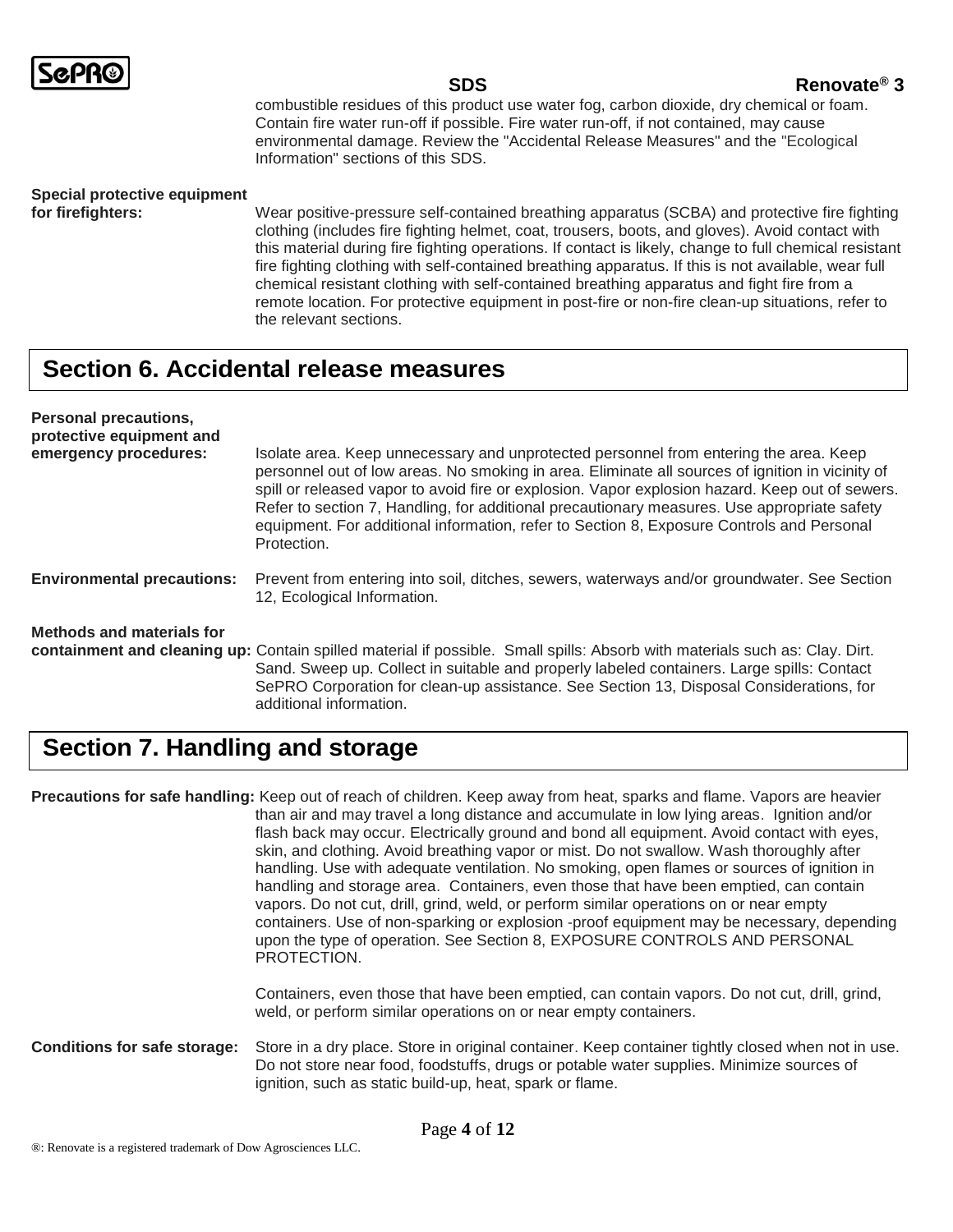### **Section 8. Exposure controls/personal protection**

#### Control parameters

| Exposure limits are listed below, if they exist. |                   |                         |                       |
|--------------------------------------------------|-------------------|-------------------------|-----------------------|
| Component                                        | <b>Regulation</b> | <b>Typle of listing</b> | <b>Value/Notation</b> |
| Triclopyr Triethylamine Salt                     | Dow IHG           | <b>TWA</b>              | $2 \text{ mg/m}$      |
|                                                  | Dow IHG           | <b>TWA</b>              | SKIN, DSEN, BEI       |
| Triethylamine                                    | ACGIH             | <b>TWA</b>              | $0.5$ ppm             |
|                                                  | <b>ACGIH</b>      | <b>STEL</b>             | 1 ppm                 |
|                                                  | ACGIH             | <b>TWA</b>              | Absorbed via skin     |
|                                                  | <b>ACGIH</b>      | <b>STEL</b>             | Absorbed via skin     |
|                                                  | OSHA Z-1          | <b>TWA</b>              | 100 mg/m3 25 ppm      |
| Ethanol                                          | <b>ACGIH</b>      | <b>TWA</b>              | $1,000$ ppm           |
|                                                  | ACGIH             | <b>STEL</b>             | $1,000$ ppm           |
|                                                  | OSHA Z-1          | TWA                     | 1,900 mg/m3 1,000 ppm |
| Alkylphenol alkoxylate                           | Dow IHG           | <b>TWA</b>              | 2 mg/m3               |
|                                                  |                   |                         |                       |

RECOMMENDATIONS IN THIS SECTION ARE FOR MANUFACTURING, COMMERCIAL BLENDING AND PACKAGING WORKERS. APPLICATORS AND HANDLERS SHOULD SEE THE PRODUCT LABEL FOR PROPER PERSONAL PROTECTIVE EQUIPMENT AND CLOTHING.

#### **Exposure controls**

Engineering controls: Use local exhaust ventilation, or other engineering controls to maintain airborne levels below exposure limit requirements or guidelines. If there are no applicable exposure limit requirements or guidelines, general ventilation should be sufficient for most operations. Local exhaust ventilation may be necessary for some operations.

#### **Individual protection measures**

**Eye/face protection:** Use chemical goggles.

#### **Skin protection**

**Hand protection:** Use gloves chemically resistant to this material when prolonged or frequently repeated contact could occur. Examples of preferred glove barrier materials include: Butyl rubber. Natural rubber ("latex"). Neoprene. Nitrile/butadiene rubber ("nitrile" or "NBR"). Polyethylene. Ethyl vinyl alcohol laminate ("EVAL"). Polyvinyl chloride ("PVC" or "vinyl "). NOTICE: The selection of a specific glove for a particular application and duration of use in a workplace should also take into account all relevant workplace factors such as, but not limited to: Other chemicals which may be handled, physical requirements (cut/puncture protection, dexterity, thermal protection), potential body reactions to glove materials, as well as the instructions/specifications provided by the glove supplier.

**Other protection:** Wear clean, body-covering clothing.

**Respiratory protection:** Respiratory protection should be worn when there is a potential to exceed the exposure limit requirements or guidelines. If there are no applicable exposure limit requirements or guidelines, wear respiratory protection when adverse effects, such as respiratory irritation or discomfort have been experienced, or where indicated by your risk assessment process. For most conditions no respiratory protection should be needed; however, if discomfort is experienced, use an approved air-purifying respirator. The following should be effective types of air-purifying respirators: Organic vapor cartridge with a particulate pre-filter.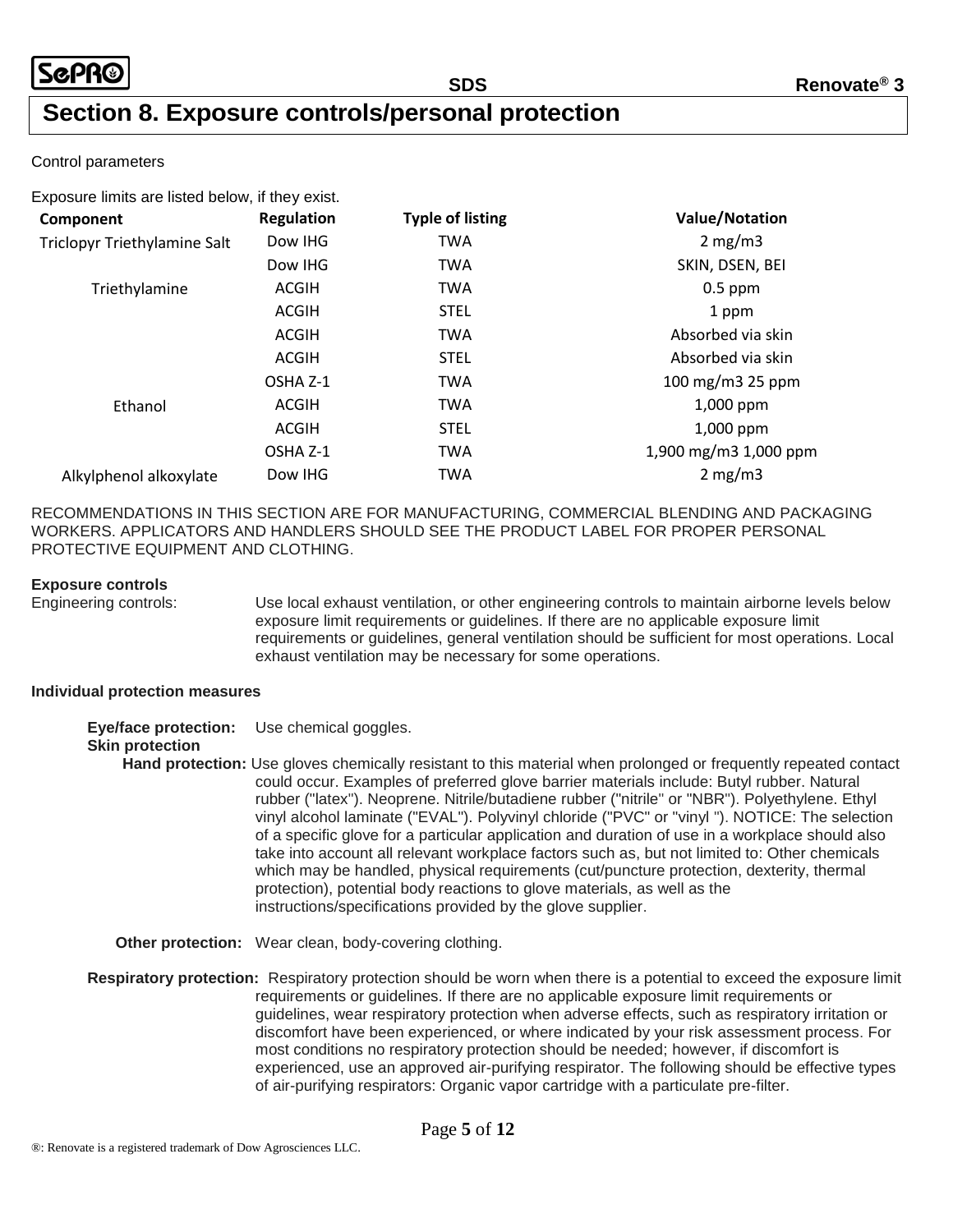#### **Section 9. Physical and chemical properties**

**Appearance Physical State** Liquid **Color** Pink **Odor** Ammoniacal Ammoniacal **Odor Threshold** No test data available **pH** 9.5 10% *pH Electrode* **Melting point/range** Not applicable **Freezing point No test data available Boiling point (760 mmHg)** No test data available **Flash point** Closed cup > 43 °C (>109 °F) *Setaflash Closed Cup ASTM D3828* **Evaporation Rate (Butyl Acetate =1)** No test data available **Flammability (solid, gas)**<br> **Cower explosion limit** No test data available No test data available **Lower explosion limit Upper lower explosion limit** No test data available **Vapor pressure** Not applicable **Relative Vapor Density (air = 1)** Not applicable **Relative Density (water = 1)** 1.1385 at 20 °C (68 °F) *Digital Density Meter (Oscillating Coil)* **Water solubility** Soluble **Partition coefficient: n-octanol/water** No data available **Auto-ignition temperature** No test data available **Decomposition temperature** No test data available **Dynamic Viscosity** 12.5 mPa.s at 25 °C (77 °F) **Kinematic Viscosity** No test data available **Explosive properties** No *Thermal* **Oxidizing properties** No **Liquid Density** 1.1385 g/cm3 at 20 °C (68 °F) *Digital density meter* **Molecular weight** No data available **Surface tension** 38.5 mN/m at 20 °C (68 °F) *EC Method A5*

NOTE: The physical data presented above are typical values and should not be construed as a specification.

## **Section 10. Stability and reactivity**

| <b>Reactivity:</b>                            | No data available                                                                                                                                                                                    |  |
|-----------------------------------------------|------------------------------------------------------------------------------------------------------------------------------------------------------------------------------------------------------|--|
| <b>Chemical stability:</b>                    | Thermally stable at recommended temperatures and pressures.                                                                                                                                          |  |
| <b>Possibility of hazardous</b><br>reactions: | Polymerization will not occur.                                                                                                                                                                       |  |
| <b>Conditions to avoid:</b>                   | Active ingredient decomposes at elevated temperatures.                                                                                                                                               |  |
| Incompatible materials:                       | Avoid contact with: Oxidizers                                                                                                                                                                        |  |
| <b>Hazardous decomposition</b><br>products:   | Decomposition products depend upon temperature, air supply and the presence of other<br>materials. Decomposition products can include and are not limited to: Hydrogen chloride.<br>Nitrogen oxides. |  |

## **Section 11. Toxicological information**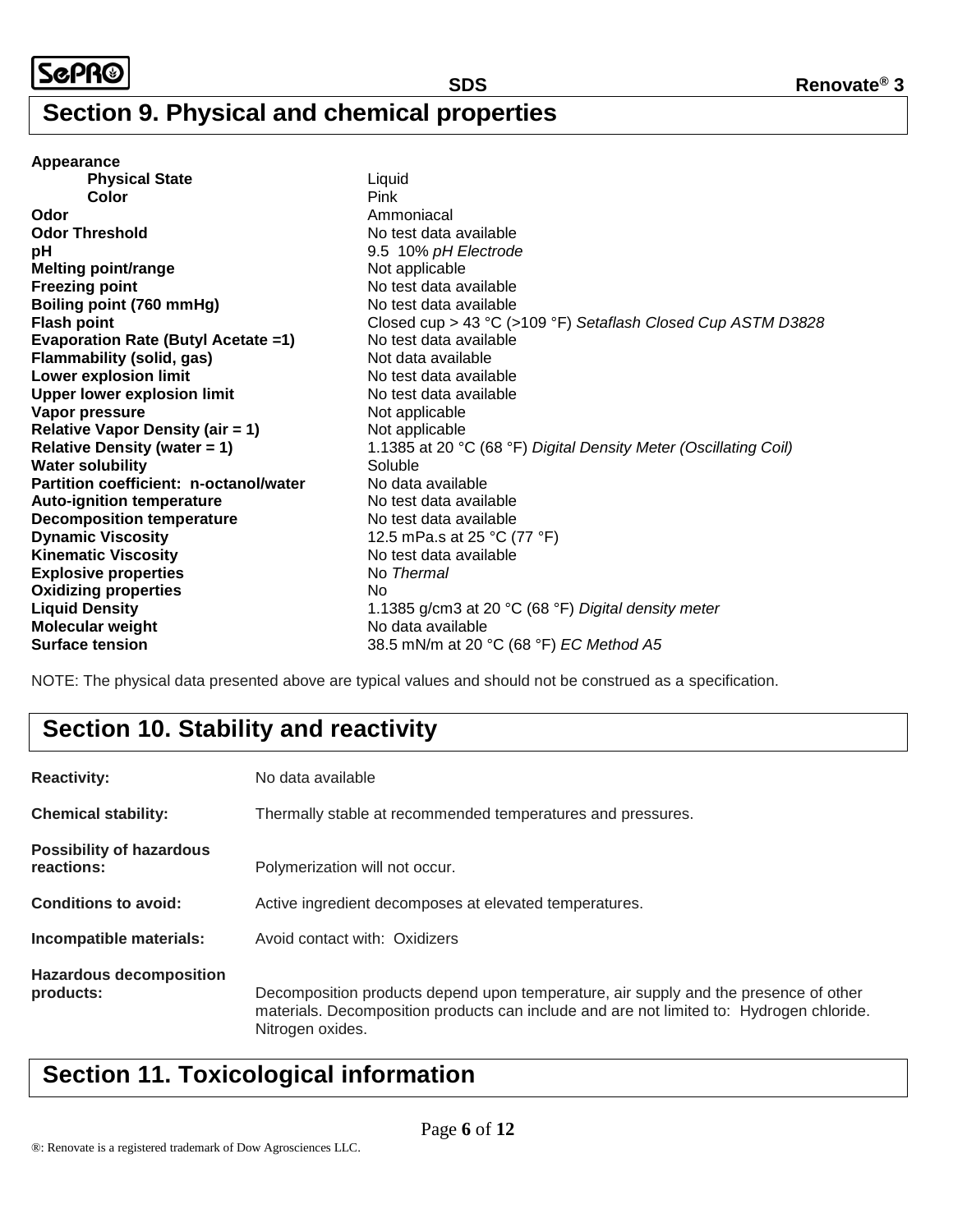

*Toxicological information on this product or its components appear in this section when such data is available.*

| <b>Acute toxicity</b>                                                           |                                                                                                                                                                                                                                                                                                                           |
|---------------------------------------------------------------------------------|---------------------------------------------------------------------------------------------------------------------------------------------------------------------------------------------------------------------------------------------------------------------------------------------------------------------------|
| <b>Acute oral toxicity</b>                                                      | Low toxicity if swallowed. Small amounts swallowed incidentally as a result of normal handling<br>operations are not likely to cause injury; however, swallowing larger amounts may cause<br>injury.                                                                                                                      |
|                                                                                 | As product: LD50, Rat, female, 4100 mg/kg                                                                                                                                                                                                                                                                                 |
| <b>Acute dermal toxicity</b>                                                    | Prolonged skin contact is unlikely to result in absorption of harmful amounts.<br>As product: LD50, Rabbit, male and female, > 5,000 mg/kg                                                                                                                                                                                |
| <b>Acute inhalation toxicity</b>                                                | No adverse effects are anticipated from single exposure to mist. Excessive exposure may<br>cause irritation to upper respiratory tract (nose and throat).<br>LC50, Rat, male and female, 4 Hour, Mist, > 5.4 mg/1<br>As product:<br>Maximum attainable concentration.<br>No deaths occurred at this concentration.        |
|                                                                                 | Skin corrosion/irritation Brief contact is essentially nonirritating to skin.                                                                                                                                                                                                                                             |
| Serious eye damage/<br>eye irritation                                           | May cause moderate eye irritation.<br>May cause moderate corneal injury.                                                                                                                                                                                                                                                  |
| <b>Sensitization</b>                                                            | Did not demonstrate the potential for contact allergy in mice.<br>For respiratory sensitization: No relevant data found.                                                                                                                                                                                                  |
| <b>Specific Target Organ</b><br><b>Systemic Toxicity</b><br>(Single Exposure)   | May cause respiratory irritation.                                                                                                                                                                                                                                                                                         |
| <b>Specific Target Organ</b><br><b>Systemic Toxicity</b><br>(Repeated Exposure) | For the active ingredient(s): In animals, effects have been reported on the following organs:<br>Kidney.                                                                                                                                                                                                                  |
|                                                                                 | For the minor component(s): In animals, effects have been reported on the following organs:<br>Kidney.<br>Liver.                                                                                                                                                                                                          |
| Carcinogenicity                                                                 | Ethanol when not consumed in an alcoholic beverage is not classifiable as a human<br>carcinogen. For similar active ingredient(s). Triclopyr. Did not cause cancer in laboratory<br>animals.                                                                                                                              |
| <b>Teratogenicity</b>                                                           | For the active ingredient(s): Has been toxic to the fetus in laboratory animals at doses toxic to<br>the mother. Did not cause birth defects in laboratory animals.                                                                                                                                                       |
|                                                                                 | For the minor component(s): Has caused birth defects in lab animals at high doses. EDTA and<br>its sodium salts have been reported to cause birth defects in laboratory animals only at<br>exaggerated doses that were toxic to the mother. These effects are likely associated with zinc<br>deficiency due to chelation. |
| <b>Reproductive toxicity</b>                                                    | For similar active ingredient(s). Triclopyr. In laboratory animal studies, effects on reproduction<br>have been seen only at doses that produced significant toxicity to the parent animals.                                                                                                                              |
| <b>Mutagenicity</b>                                                             | In vitro genetic toxicity studies were negative. Animal genetic toxicity studies were negative.                                                                                                                                                                                                                           |
| <b>Aspiration Hazard</b>                                                        | Based on physical properties, not likely to be an aspiration hazard.<br>Page 7 of 12                                                                                                                                                                                                                                      |

®: Renovate is a registered trademark of Dow Agrosciences LLC.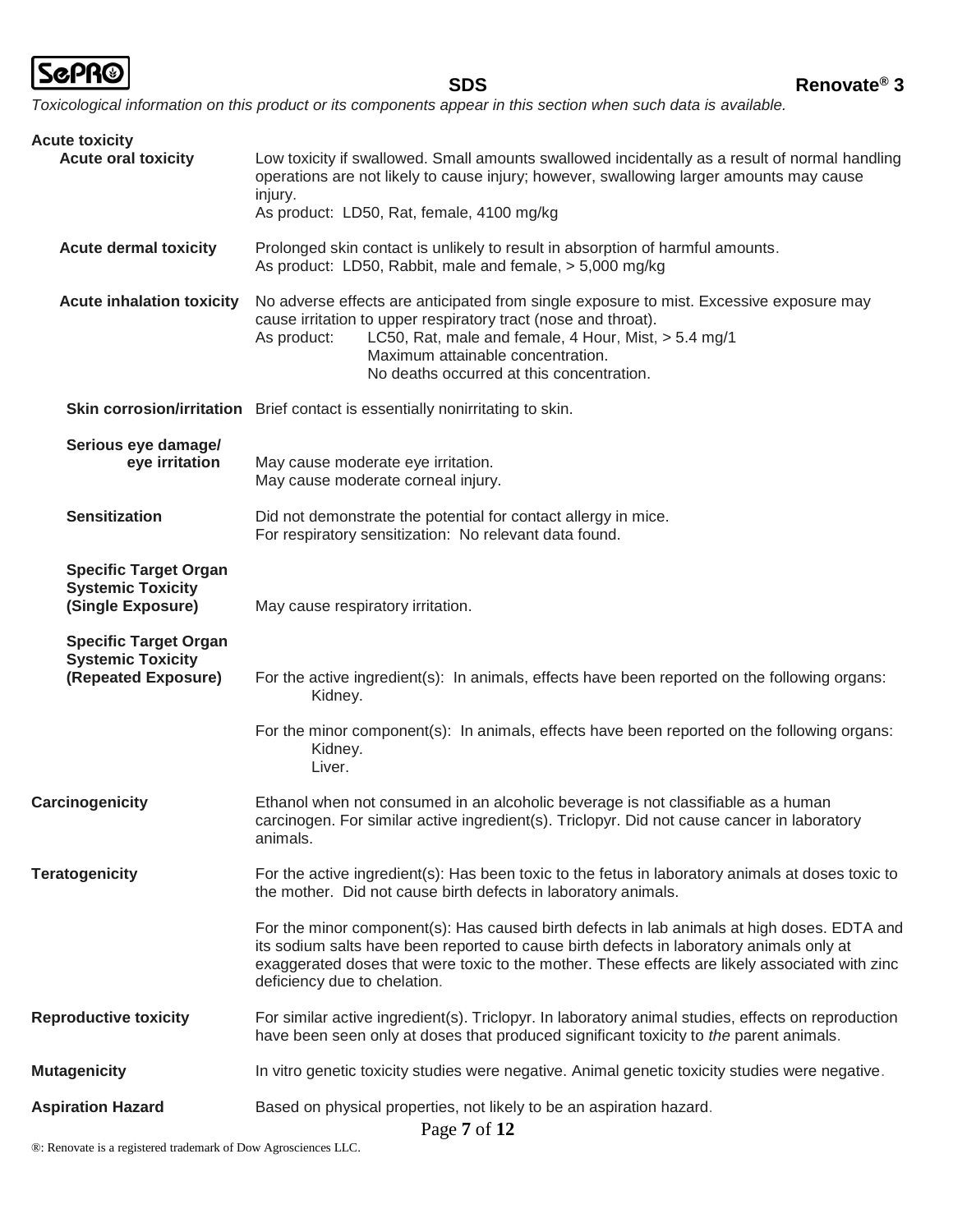## **Section 12. Ecological information**

*Ecotoxicological information on this product or its components appear in this section when such data is available.*

| <b>Toxicity</b>                                            |                                                                                                                                                                                                                                                                                                                                                                                                                                  |
|------------------------------------------------------------|----------------------------------------------------------------------------------------------------------------------------------------------------------------------------------------------------------------------------------------------------------------------------------------------------------------------------------------------------------------------------------------------------------------------------------|
| Acute toxicity to fish                                     | Material is practically non-toxic to aquatic organisms on an acute basis<br>(LC50/EC50/EL50/LL50 > 100 mg/L in the most sensitive species tested).                                                                                                                                                                                                                                                                               |
|                                                            | LC50, Oncorhynchus mykiss (rainbow trout), 96 Hour, 400 mg/L                                                                                                                                                                                                                                                                                                                                                                     |
|                                                            | LC50, Lepomis macrochirus (Bluegill sunfish), semi-static test, 96 Hour, > 100 mg/L                                                                                                                                                                                                                                                                                                                                              |
| Acute toxicity to aquatic<br><b>Invertebrates</b>          | EC50, eastern oyster (Crassostrea virginica), static test, 48 Hour, 56 - 87 mg/L<br>LC50, Daphnia magna (Water flea), static test, 48 Hour, > 1,000 mg/L                                                                                                                                                                                                                                                                         |
| Acute toxicity to algae/<br>aquatic plants                 | ErC50, Pseudokirchneriella subcapitata (green algae), 72hr Growth rate inhibition, 107 mg/L                                                                                                                                                                                                                                                                                                                                      |
|                                                            | ErC50, blue-green alga Anabaena flos-aquae, 72 Hour, Growth inhibition, > 100 mg/L                                                                                                                                                                                                                                                                                                                                               |
|                                                            | EC50, Lemna gibba, 7 d, Growth inhibition, > 100 mg/L                                                                                                                                                                                                                                                                                                                                                                            |
| <b>Persistence and degradability</b>                       |                                                                                                                                                                                                                                                                                                                                                                                                                                  |
| <b>Triclopyr Triethylamine Salt</b><br>Biodegradability:   | For similar active ingredient(s). Triclopyr. Biodegradation under aerobic static laboratory<br>conditions is high (BOD20 or BOD28/ThOD > 40%).<br>For similar active ingredient(s). Triclopyr. Based on stringent OECD test guidelines, this<br>material cannot be considered as readily biodegradable; however, these results do not<br>necessarily mean that the material is not biodegradable under environmental conditions. |
| Triethylamine<br><b>Biodegradability:</b>                  | Material is readily biodegradable. Passes OECD test(s) for ready biodegradability. Material is<br>inherently biodegradable (reaches $>20\%$ biodegradation in OECD test(s) for inherent<br>biodegradability).<br>10-day Window: Pass                                                                                                                                                                                             |
| <b>Biodegradation:</b><br><b>Exposure time:</b><br>Method: | 96%<br>21 <sub>d</sub><br>OECD Test Guideline 301 A or Equivalent<br>10-day Window: Not applicable                                                                                                                                                                                                                                                                                                                               |
| <b>Biodegradation:</b><br><b>Exposure time:</b><br>Method: | 25-34%<br>28 d<br>OECD Test Guideline 302C or Equivalent                                                                                                                                                                                                                                                                                                                                                                         |
| <b>Theoretical Oxygen</b><br>Demand:                       | 3.49 mg/mg                                                                                                                                                                                                                                                                                                                                                                                                                       |
| Photodegradation                                           | <b>Test Type: Half-life (indirect photolysis)</b><br>Sensitizer: OH radicals<br>Atmospheric half-life: 0.116 d<br>Method: Estimated.                                                                                                                                                                                                                                                                                             |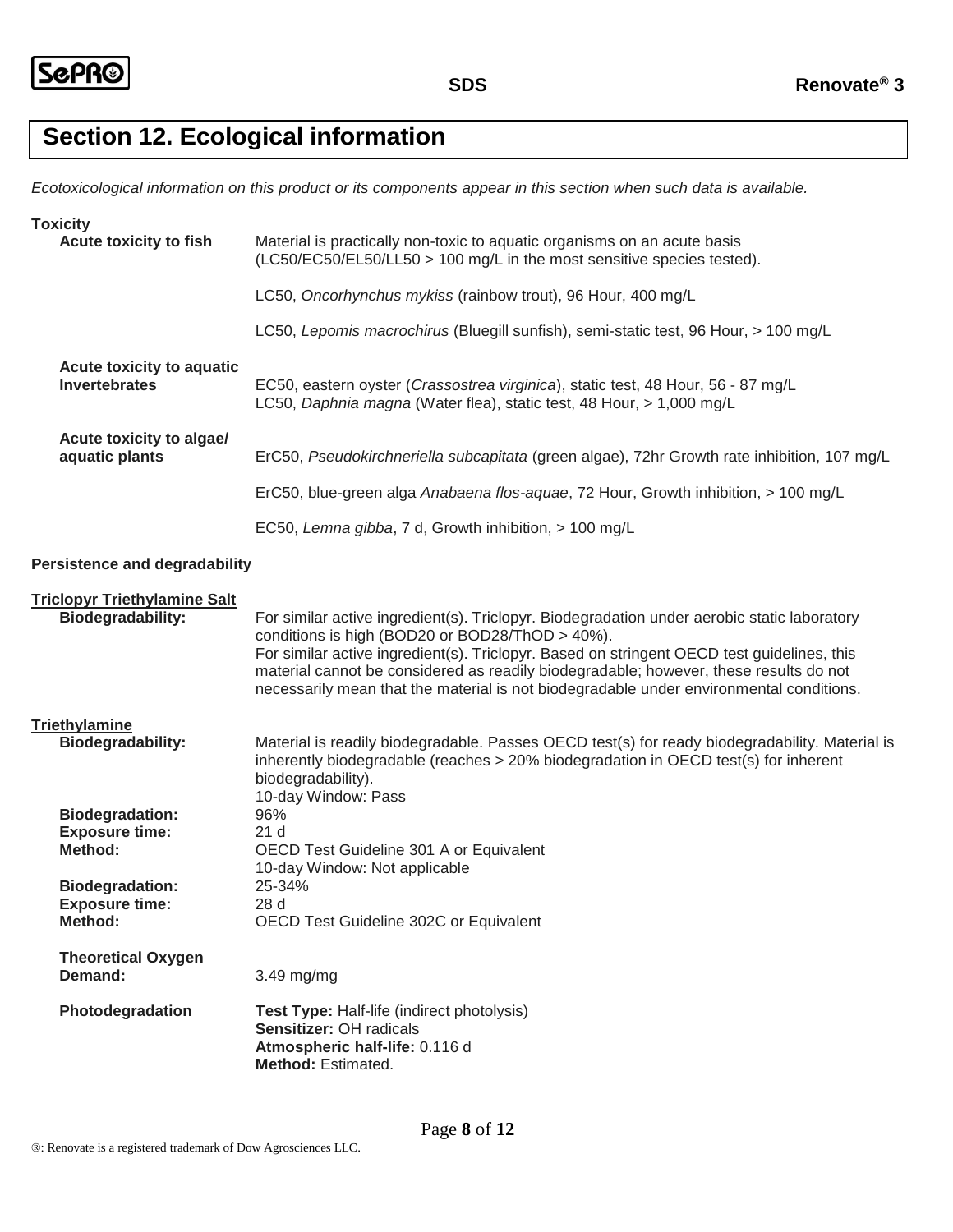|--|

| Ethylenediamine tetraacetic acid                            |                                                                                                                                               |
|-------------------------------------------------------------|-----------------------------------------------------------------------------------------------------------------------------------------------|
| <b>Biodegradability:</b>                                    | Material is inherently biodegradable (reaches > 20% biodegradation in OECD test(s) for<br>inherent biodegradability).                         |
|                                                             | 10-day Window: Not applicable                                                                                                                 |
| <b>Biodegradation:</b><br><b>Exposure time:</b>             | 37%<br>14d                                                                                                                                    |
| Method:                                                     | OECD Test Guideline 3028 or Equivalent                                                                                                        |
|                                                             | 10-day Window: Fail                                                                                                                           |
| <b>Biodegradation:</b>                                      | 0%                                                                                                                                            |
| <b>Exposure time:</b>                                       | 30 <sub>d</sub>                                                                                                                               |
| Method:                                                     | OECD Test Guideline 3010 or Equivalent                                                                                                        |
| <b>Theoretical Oxygen</b>                                   |                                                                                                                                               |
| Demand:                                                     | 1.37 mg/mg                                                                                                                                    |
| Photodegradation                                            | <b>Test Type: Half-life (indirect photolysis)</b><br>Sensitizer: OH radicals<br>Atmospheric half-life: 2.12 Hour<br><b>Method: Estimated.</b> |
| <b>Ethanol</b>                                              |                                                                                                                                               |
| <b>Biodegradability:</b>                                    | Material is readily biodegradable. Passes OECD test(s) for ready biodegradability.<br>10-day Window: Pass                                     |
| <b>Biodegradation:</b>                                      | >70%                                                                                                                                          |
| <b>Exposure time:</b>                                       | 5d                                                                                                                                            |
| Method:                                                     | OECD Test Guideline 3010 or Equivalent                                                                                                        |
| <b>Theoretical Oxygen</b><br>Demand:                        | $2.08$ mg/mg                                                                                                                                  |
| Photodegradation                                            | <b>Test Type: Half-life (indirect photolysis)</b><br>Sensitizer: OH radicals<br>Atmospheric half-life: 2.99 d<br><b>Method: Estimated.</b>    |
| <b>Alkylphenol alkoxylate</b><br>Biodegradability:          | Biodegradation under aerobic laboratory conditions is below detectable limits (80020 or<br>80028/ThOD < $2.5\%$ ).                            |
| <b>Theoretical Oxygen</b><br>Demand:                        | 2.35 mg/mg                                                                                                                                    |
| <b>Chemical Oxygen</b><br>Demand:                           | $1.78$ mg/mg                                                                                                                                  |
| <b>Balance</b>                                              |                                                                                                                                               |
| <b>Biodegradability:</b>                                    | No relevant data found.                                                                                                                       |
| <b>Bioaccumulative potential</b><br><b>Bioaccumulation:</b> | No data available for this product.                                                                                                           |
| <b>Mobility in soil</b>                                     |                                                                                                                                               |
| <b>Triclopyr Triethylamine Salt</b>                         | For similar active ingredient(s).                                                                                                             |
|                                                             | Potential for mobility in soil is very high (Koc between 0 and 50).                                                                           |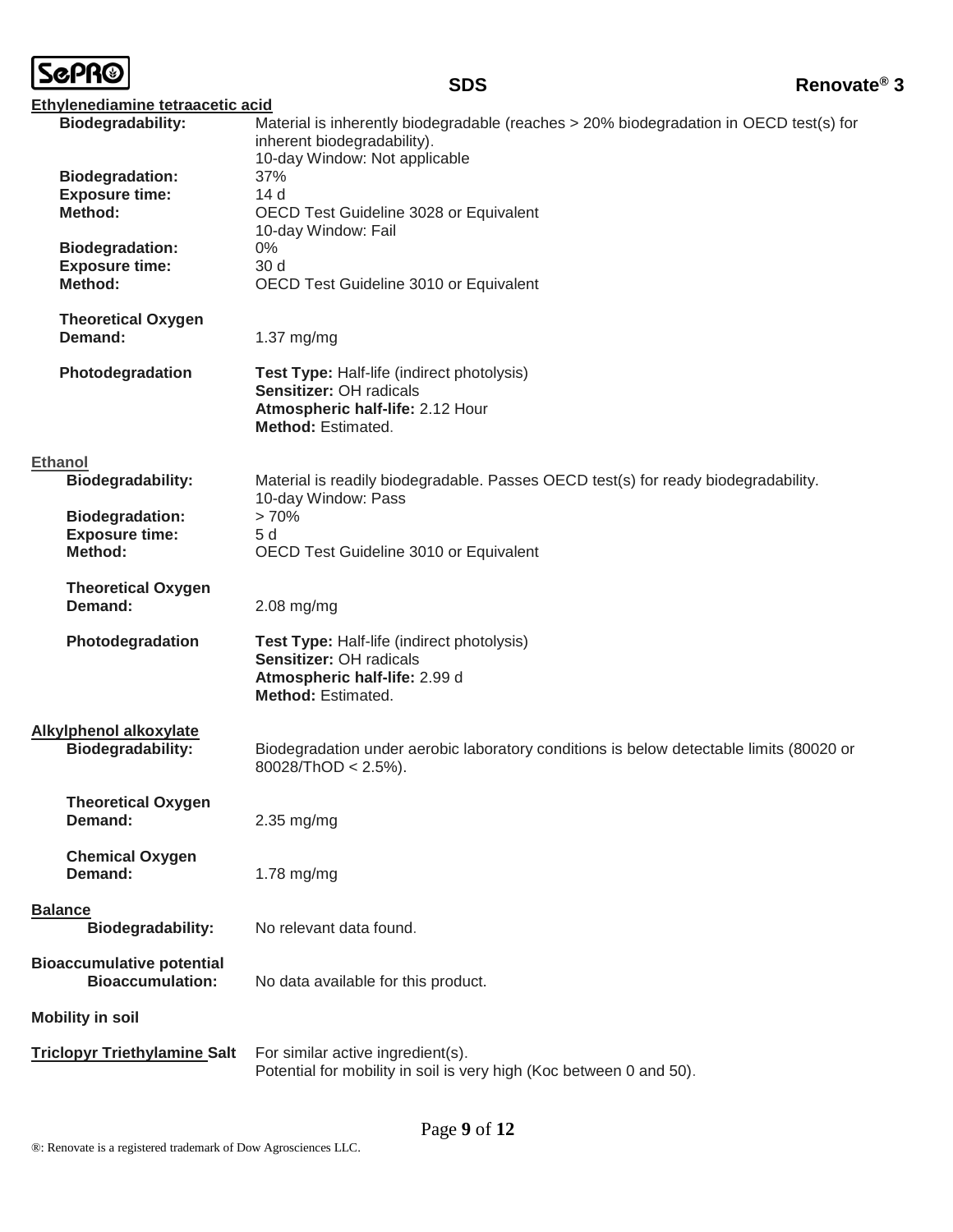|                                      | <b>SDS</b>                                                                                                             | Renovate <sup>®</sup> 3 |
|--------------------------------------|------------------------------------------------------------------------------------------------------------------------|-------------------------|
| <b>Triethylamine</b>                 | Potential for mobility in soil is very high (Koc between 0 and 50).<br>Partition coefficient(Koc): 11 - 146 Estimated. |                         |
| Ethylenediamine tetra<br>acetic acid | Potential for mobility in soil is high (Koc between 50 and 150).<br>Partition coefficient(Koc): 98                     |                         |
| <b>Ethanol</b>                       | Potential for mobility in soil is very high (Koc between 0 and 50).<br>Partition coefficient(Koc): 1.0 Estimated.      |                         |
| Alkylphenol alkoxylate               | No data available.                                                                                                     |                         |
| <b>Balance</b>                       | No relevant data found.                                                                                                |                         |

#### **Section 13. Disposal considerations**

**Disposal methods:** If wastes and/or containers cannot be disposed of according to the product label directions, disposal of this material must be in accordance with your local or area regulatory authorities. This information presented below only applies to the material as supplied. The identification based on characteristic(s) or listing may not apply if the material has been used or otherwise contaminated. It is the responsibility of the waste generator to determine the toxicity and physical properties of the material generated to determine the proper waste identification and disposal methods in compliance with applicable regulations. If the material as supplied becomes a waste, follow all applicable regional, national and local laws.

## **Section 14. Transport information**

#### **DOT**

| Proper shipping name<br><b>UN Number</b> | Combustible liquid, n.o.s. (Triethylamine, Ethanol)<br>NA 1993 |
|------------------------------------------|----------------------------------------------------------------|
| <b>Class</b>                             | CBL                                                            |
| <b>Packing Group</b>                     | Ш                                                              |

| <b>Classification for SEA transport (IMO-IMDG):</b>                             |                                                        |
|---------------------------------------------------------------------------------|--------------------------------------------------------|
| Proper shipping name                                                            | FLAMMABLE LIQUID, N.O.S. (Triethylamine, Ethanol)      |
| <b>UN number</b>                                                                | <b>UN 1993</b>                                         |
| <b>Class</b>                                                                    | 3                                                      |
| <b>Packing group</b>                                                            | Ш                                                      |
| <b>Marine pollutant</b>                                                         | No                                                     |
| <b>Transport in bulk</b>                                                        | Consult IMO regulations before transporting ocean bulk |
| according to Annex I or II<br>of MARPOL 73/78 and the<br><b>IBC or IGC Code</b> |                                                        |
|                                                                                 |                                                        |

#### **Classification for AIR transport (IATAJICAO):**

| Flammable liquid, n.o.s. (Triethylamine, Ethanol) |
|---------------------------------------------------|
| <b>UN 1993</b>                                    |
|                                                   |
| Ш                                                 |
|                                                   |

This information is not intended to convey all specific regulatory or operational requirements/information relating to this product. Transportation classifications may vary by container volume and may be influenced by regional or country variations in regulations. Additional transportation system information can be obtained through an authorized sales or customer service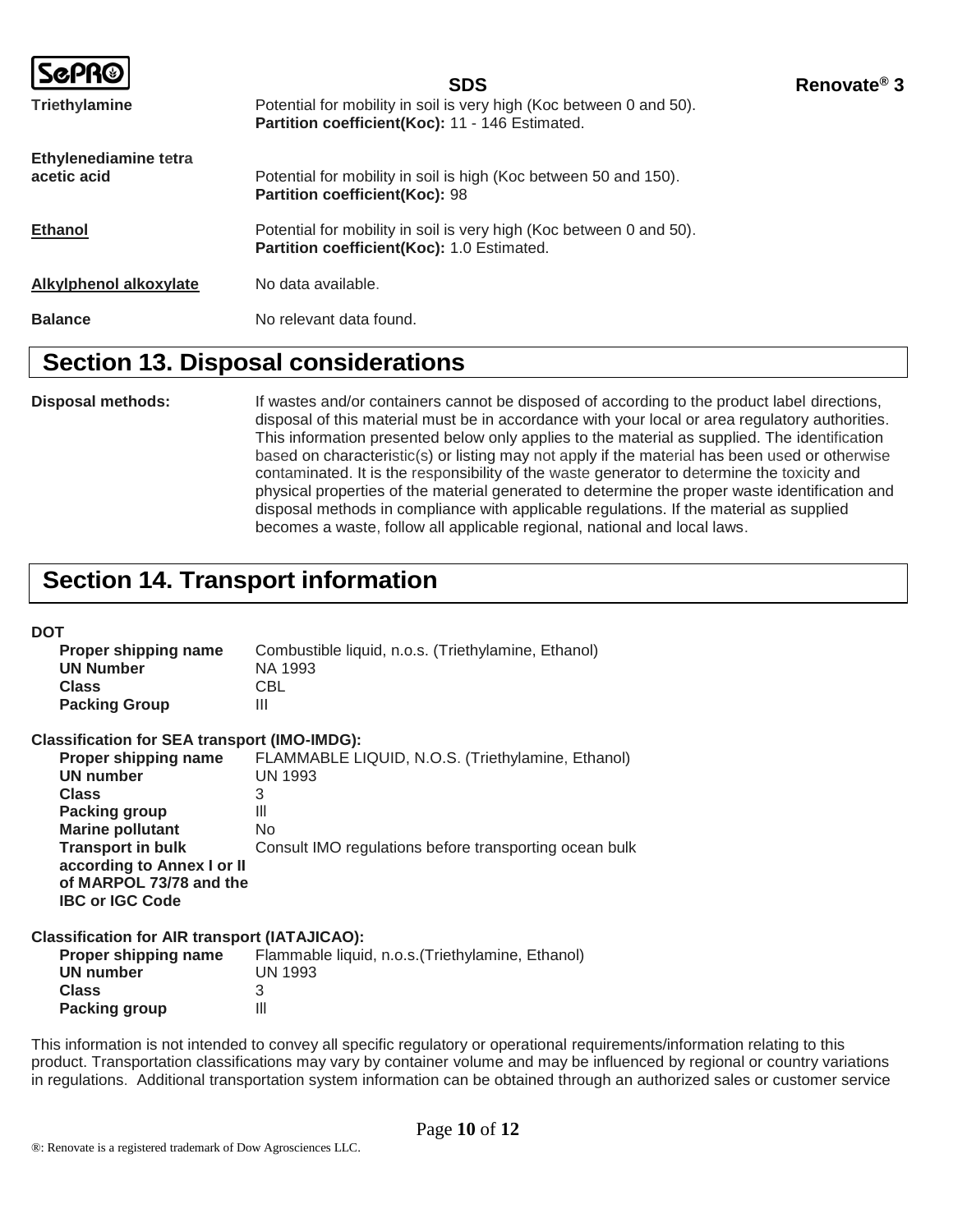

#### **SDS Renovate® 3**

representative. It is the responsibility of the transporting organization to follow all applicable laws, regulations and rules relating to the transportation of the material.

## **Section 15. Regulatory information**

#### **OSHA Hazard Communication**

**Standard** This product is a "Hazardous Chemical" as defined by the OSHA Hazard Communication Standard, 29 CFR 1910.1200.

| <b>Superfund Amendments and</b><br><b>Reauthorization Act of 1986</b><br><b>Title III (Emergency Planning</b><br>and Community Right-to-Know<br>Act of 1986) Sections<br>311 and 312 | <b>Fire Hazard</b><br><b>Acute Health Hazard</b><br><b>Chronic Health Hazard</b>                        |                                        |                                                                                                                                                                                                                                     |
|--------------------------------------------------------------------------------------------------------------------------------------------------------------------------------------|---------------------------------------------------------------------------------------------------------|----------------------------------------|-------------------------------------------------------------------------------------------------------------------------------------------------------------------------------------------------------------------------------------|
| <b>Superfund Amendments and</b><br><b>Reauthorization Act of 1986</b><br><b>Title III (Emergency Planning</b><br>and Community Right-to-Know<br><b>Act of 1986) Section 313</b>      |                                                                                                         |                                        |                                                                                                                                                                                                                                     |
|                                                                                                                                                                                      | <b>Components</b><br>Triethylamine<br>Triclopyr Triethylamine Salt                                      | <b>CASRN</b><br>121-44-8<br>57213-69-1 |                                                                                                                                                                                                                                     |
| <b>California Proposition 65</b><br>(Safe Drinking Water and<br><b>Toxic Enforcement Act</b><br>of 1986)                                                                             | cancer.                                                                                                 |                                        | WARNING: This product contains a chemical(s) known to the State of California to cause                                                                                                                                              |
| <b>California Proposition 65</b><br>(Safe Drinking Water and<br><b>Toxic Enforcement Act</b><br>of 1986)                                                                             | defects or other reproductive harm.                                                                     |                                        | WARNING: This product contains a chemical(s) known to the State of California to cause birth                                                                                                                                        |
| Pennsylvania (Worker and<br><b>Community Right-To-Know</b><br>Act): Pennsylvania Hazardous<br><b>Substances List and/or</b><br>Pennsylvania Environmental                            |                                                                                                         |                                        |                                                                                                                                                                                                                                     |
| <b>Hazardous Substance List:</b>                                                                                                                                                     | require reporting.<br><b>Components</b><br>Triethylamine<br>Ethylenediamine tetraacetic acid<br>Ethanol |                                        | The following product components are cited in the Pennsylvania Hazardous Substance List<br>and/or the Pennsylvania Environmental Substance List, and are present at levels which<br><b>CASRN</b><br>121-44-8<br>60-00-4<br>64-1 7-5 |